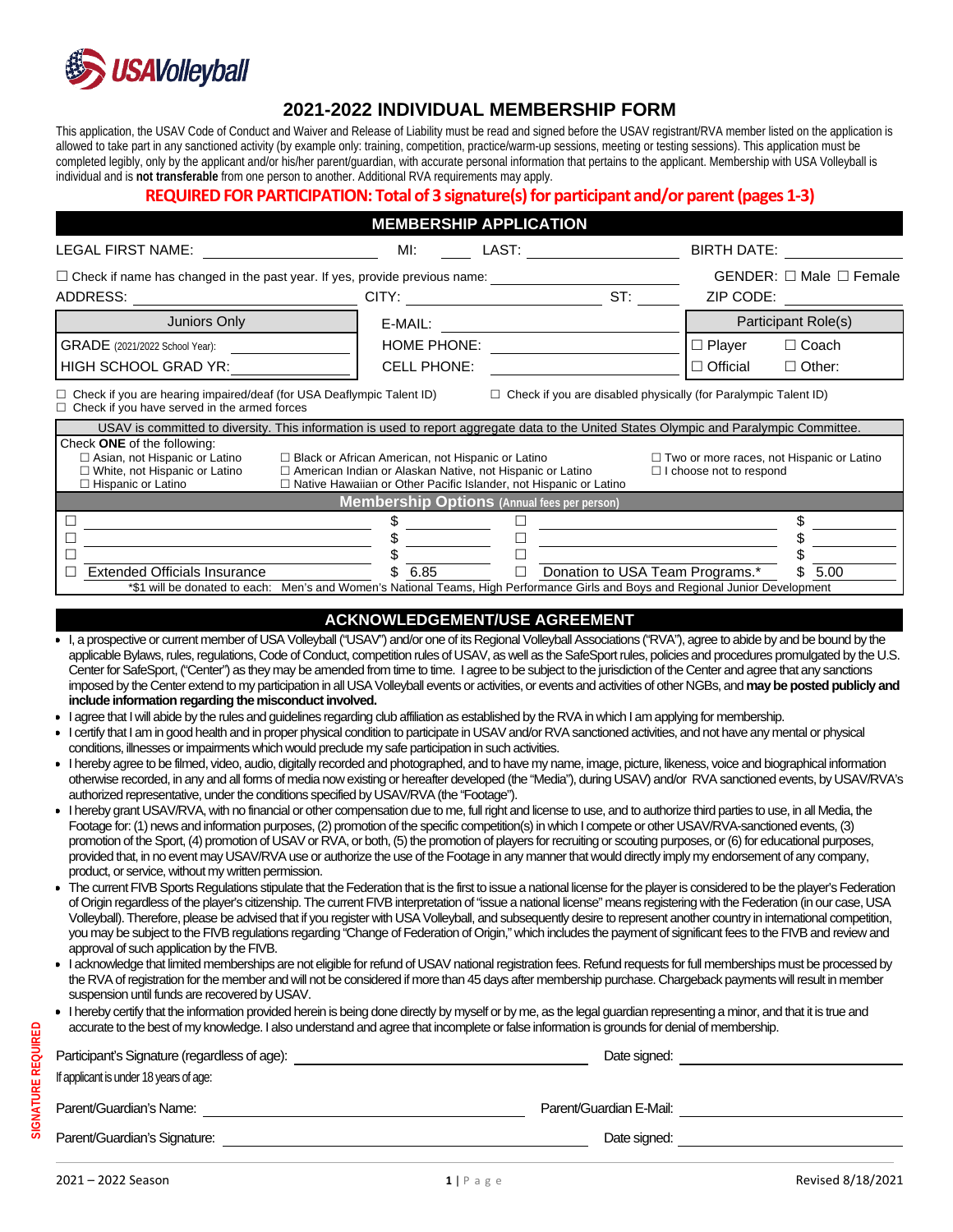### **USA VOLLEYBALL WAIVER AND RELEASE OF LIABILITY**

I acknowledge that volleyball or any sporting event is an extreme test of a person's physical and mental limits and that my participation in a volleyball event can cause any or all of the following: property damage, including loss or damage to personal property; serious injury (including athletic injuries such as broken bones, concussions, or other injuries); sickness and disease (including communicable diseases and viruses (including COVID-19 or bacteria); trauma; pain & suffering; permanent disability; exposure to extreme conditions and circumstances; exposure to communicable diseases (including COVID-19); accidents involving other participants; contact or collision with other participants, playing surfaces, balls or other natural or manmade objects; and, paralysis and death.

Coronavirus (COVID-19) is an **extremely contagious** virus that may spread easily through person-to-person contact. Federal and state authorities recommend social distancing as a means to prevent the spread of the virus. **COVID-19 can lead to serious illness, personal injury, permanent disability, and death. Participating in USAV/RVA sanctioned activities and/or USAV/RVA sanctioned facilities could increase the risk of contracting COVID-19.** USAV/RVA in no way warrants that COVID-19 infection(s) will not occur through participation in USAV/RVA sanctioned activities or by accessing USAV/RVA facilities.

**With a full understanding of the potential risks, I HEREBY ASSUME THE RISKS OF PARTICIPATING OR OFFICIATING IN A VOLLEYBALL EVENT**. I hereby take the following action for myself, my executors, administrators, heirs, next of kin, successors and assigns: a) **I WAIVE, RELEASE, AND DISCHARGE**from any and all claims or liabilities for death, exposure to disease, personal injury or damages of any kind, **EXCEPT THAT WHICH IS THE RESULT OF GROSS NEGLIGENCE AND/OR WANTON MISCONDUCT OF PERSONS OR ENTITIES LISTED BELOW**, which arise out of or relate to my traveling to and from or my participation in any volleyball event, **THE FOLLOWING PERSONS OR ENTITIES:** USAV and its RVAs, tournament directors, sponsors, and the officers, directors, employees, representatives, and agents of any of the above; b) **I AGREE NOT TO SUE**any of the persons or entities listed above for any of the claims or liabilities that I have waived, released or discharged herein; and c)**I INDEMNIFY AND HOLD HARMLESS**the persons or entities mentioned above from any claims made or liabilities assessed against them as a result of my actions.

#### Participant's Signature (regardless of age): Date signed: Date signed: Date signed: Date signed: Date signed:

**If applicant is under 18 years of age, a parent or guardian must execute, in addition to the foregoing Waiver and Release, the following, for and on behalf of the minor.** 

The undersigned parent and natural guardian or legal guardian of the applicant ( **\_\_\_\_\_\_\_\_\_\_\_\_\_\_\_\_\_\_\_\_\_\_\_\_\_\_\_\_\_\_\_\_\_\_\_\_\_\_\_\_\_\_\_\_\_\_** [minor's name]) executes

the foregoing Waiver and Release for and on behalf of the minor named herein. I hereby bind myself, the minor and all other assigns to the terms of the Waiver and Release. I represent that I have legal capacity and authority to act for and on behalf of the minor named herein, and I agree to indemnify and hold harmless the persons or entities named in the Waiver and Release for any claims or liabilities assessed against them as a result of any insufficiency of my legal capacity or authority to act for and on behalf of the minor in the execution of the Waiver and Release. I fully consent to my child's participation in USAV/RVA events.

Parent/Guardian's Name (if registrant is under 18 years of age):

Parent/Guardian's Signature: Date signed:

**SIGNATURE REQUIRED**

₹

## **USA VOLLEYBALL CODE OF CONDUCT**

USA Volleyball ("USAV") and its Regional Volleyball Associations ("Regions") encourage participation and the pursuit of excellence in all facets of volleyball. USAV and the Regions grant the privilege of membership to individuals committed to this same pursuit. The privilege of membership may, therefore, be withdrawn or denied by USAV and/or the Regions at any time where USAV and/or the Regions determine that a member or prospective member's conduct is contrary to the best interests of the sport and those who participate in it.

In order to assist all members in serving the best interests of volleyball and to create an environment that is supportive, inclusive, positive and appropriate, USA Volleyball and its Regions have adopted this Code of Conduct. As a condition of membership, each prospective member is required to acknowledge and adhere to this Code of Conduct.

#### **THE FOLLOWING SHALL BE CONSIDERED VIOLATIONS OF THE USA VOLLEYBALL CODE OF CONDUCT:**

- 1. Violation of any anti-doping policies, protocols or procedures as defined by the International Olympic Committee (IOC; www.olympic.org), World Anti-Doping Agency (WADA; www.wada-ama.org), Federation Internationale de Volleyball (FIVB; www.fivb.org), US Anti-Doping Agency (USADA; www.usada.org) or the United States Olympic Committee (USOC; www.teamusa.org). Violations of this provision will be adjudicated only by USADA or the proper anti-doping authority, not USAV.
- 2. Violation of SafeSport rules, policies and procedures promulgated by the U.S. Center for SafeSport (www.safesport.org), including the SafeSport Code and/or Minor Athlete Abuse Prevention Policies ("MAAPP"), as they may be amended from time to time.
- 3. Discrimination in violation of the Amateur Sports Act which requires that USAV must provide an equal opportunity to athletes, coaches, trainers, managers, administrators, and officials to participate in the sport of volleyball. Members must be allowed to participate and compete to the fullest extent allowed by USAV and Region rules. Discrimination against any member on the basis of age, gender, race, ethnicity, culture, religion, sexual orientation, gender expression, gender identity, genetics, mental or physical disability, or any other status protected by federal, state or local law, where applicable, is prohibited.
- 4. Possession, consumption, sale or distribution of alcohol, tobacco, vaping devices or e-cigarettes, marijuana, illegal drugs, or controlled substances, if such possession, consumption, or distribution is illegal or in violation of USAV or Region policy.
- 5. USAV policy prohibits the possession, consumption, sale or distribution of alcohol, tobacco, vaping devices or e-cigarettes by anyone registered as a junior volleyball player at the event venue of any USAV/Region sanctioned junior event.
- 6. Use of a recognized identification card by anyone other than the individual described on the card.
- 7. Physical damage to a facility or theft of items from a room, dormitory, residence or other person. (Restitution will be part of any penalty imposed.)
- 8. Possession of fireworks, ammunition, firearms, or other weapons or any item or material which by commonly accepted practices and principles would be a hazard or harmful to other persons at USAV/RVA sanctioned events.
- 9. Any action considered to be an offense under Federal, State or local law ordinances.
- 10. Violation of the specific policies, regulations, and/or procedures of the USAV, Region or the facility used in conjunction with a sanctioned event. (It is the responsibility of the individual to be familiar with applicable specific policies, regulations and procedures.)